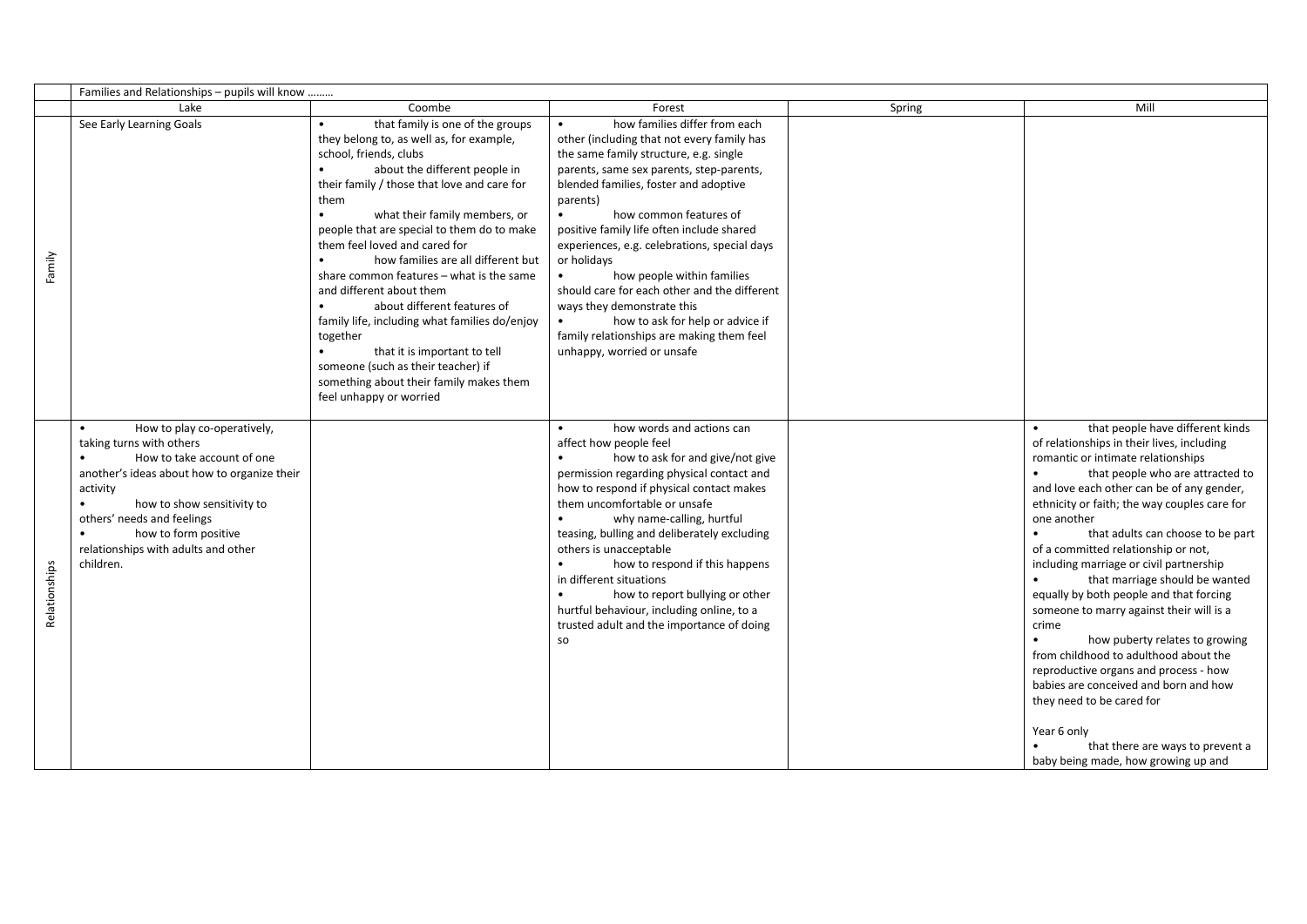|            |  |                                                                                                                                                                                                                                                                                                                                                                                                                                                                                                                                                                                                                                                                                                                                                                                                                                                                                                                                                                                                                                                   |                                                                                                                                                                                                                                                                                                                                                                                                                                                                                                                                                                                                                                                                                                                                                                                                                                       | becoming more independent comes with<br>increased opportunities and responsibilities<br>how friendships may change as<br>they grow and how to manage this<br>how to manage change, including<br>moving to secondary school;<br>how to ask for support or where to seek<br>further information and advice regarding |
|------------|--|---------------------------------------------------------------------------------------------------------------------------------------------------------------------------------------------------------------------------------------------------------------------------------------------------------------------------------------------------------------------------------------------------------------------------------------------------------------------------------------------------------------------------------------------------------------------------------------------------------------------------------------------------------------------------------------------------------------------------------------------------------------------------------------------------------------------------------------------------------------------------------------------------------------------------------------------------------------------------------------------------------------------------------------------------|---------------------------------------------------------------------------------------------------------------------------------------------------------------------------------------------------------------------------------------------------------------------------------------------------------------------------------------------------------------------------------------------------------------------------------------------------------------------------------------------------------------------------------------------------------------------------------------------------------------------------------------------------------------------------------------------------------------------------------------------------------------------------------------------------------------------------------------|--------------------------------------------------------------------------------------------------------------------------------------------------------------------------------------------------------------------------------------------------------------------------------------------------------------------|
| Friendship |  | how to make friends with others<br>how to recognise when they feel<br>lonely and what they could do about it<br>how people behave when they<br>$\bullet$<br>are being friendly and what makes a good<br>friend<br>how to resolve arguments that<br>$\bullet$<br>can occur in friendships<br>how to ask for help if a<br>$\bullet$<br>friendship is making them unhappy<br>how friendships support<br>wellbeing and the importance of seeking<br>support if feeling lonely or excluded<br>how to recognise if others are<br>feeling lonely and excluded and strategies<br>to include them<br>how to build good friendships,<br>$\bullet$<br>including identifying qualities that<br>contribute to positive friendships<br>that friendships sometimes have<br>$\bullet$<br>difficulties, and how to manage when there<br>is a problem or an argument between<br>friends, resolve disputes and reconcile<br>differences<br>how to recognise if a friendship<br>is making them unhappy, feel<br>uncomfortable or unsafe and how to ask for<br>support | about the different types of<br>$\bullet$<br>relationships people have in their lives<br>how friends and family<br>$\bullet$<br>communicate together; how the internet<br>and social media can be used positively<br>how knowing someone online<br>differs from knowing someone face-to-face<br>how to recognise risk in relation<br>$\bullet$<br>to friendships and keeping safe<br>about the types of content<br>(including images) that is safe to share<br>online; ways of seeking and giving consent<br>before images or personal information is<br>shared with friends or family<br>how to respond if a friendship is<br>$\bullet$<br>making them feel worried, unsafe or<br>uncomfortable<br>how to ask for help or advice<br>$\bullet$<br>and respond to pressure, inappropriate<br>contact or concerns about personal safety |                                                                                                                                                                                                                                                                                                                    |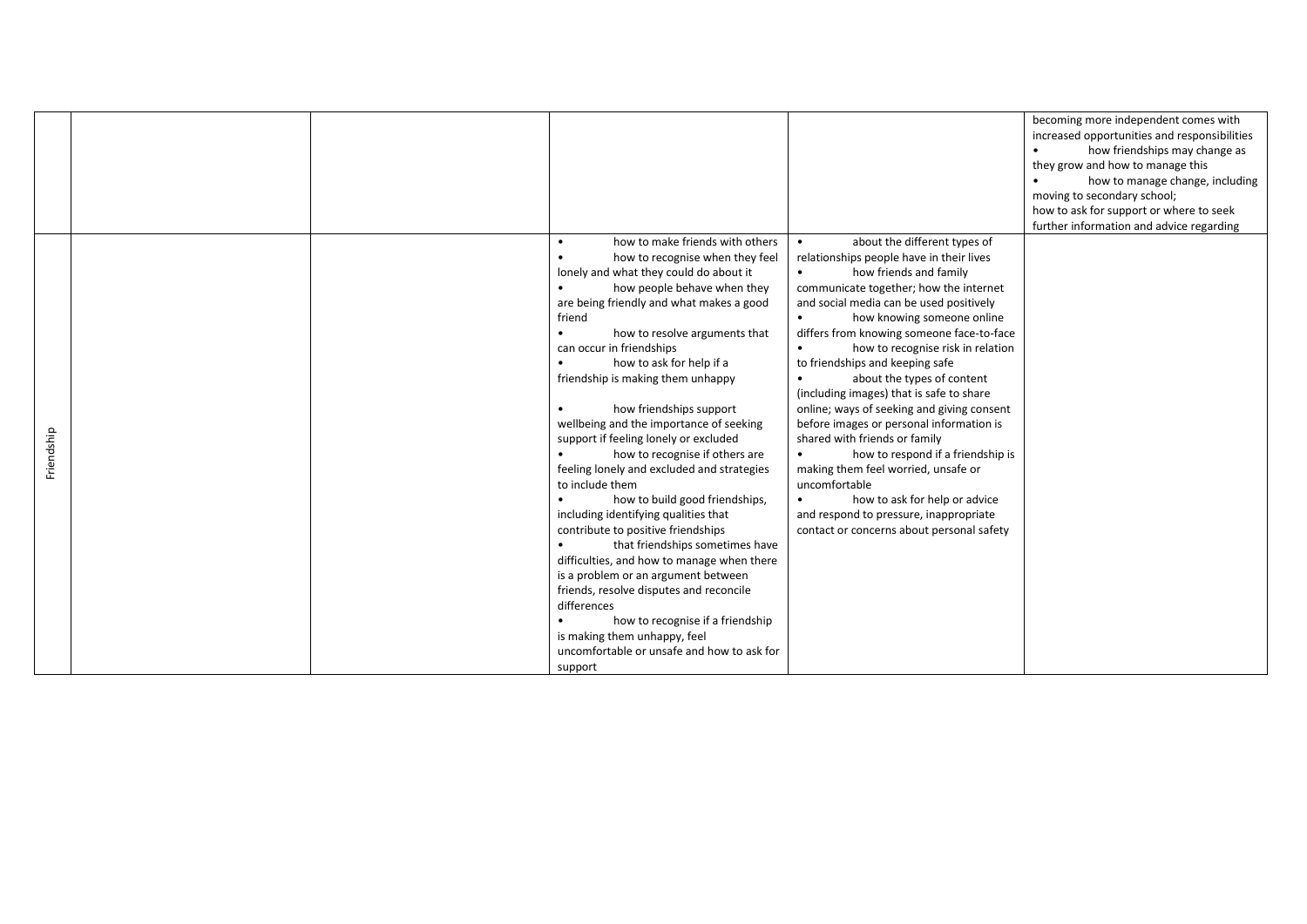|                                 | Health and wellbeing - pupils will know                                                                                                                                                                                                                                                                                                                                                                                                                                                                                                                                                                                                                                                                                                       |                                                                                                                                                                                                                                                                                              |                                                                                                                                                                                                                                                                                                                                                                                                                                                                                                                                                                                                                                               |                                                                                                                                                                                                                                                                                                                                                                                                                                                                                                                                                                                                                                                                                                                                                                                                                                                                                                                                                                                    |                                                                                                                                                                                                                                                                                                                                                                                                                                                                                                                                                                                                                                                                                                                                                                                                                                                                                                                                                                                                                                                                                                                                                                                                                                                                                                                                                                                                                   |
|---------------------------------|-----------------------------------------------------------------------------------------------------------------------------------------------------------------------------------------------------------------------------------------------------------------------------------------------------------------------------------------------------------------------------------------------------------------------------------------------------------------------------------------------------------------------------------------------------------------------------------------------------------------------------------------------------------------------------------------------------------------------------------------------|----------------------------------------------------------------------------------------------------------------------------------------------------------------------------------------------------------------------------------------------------------------------------------------------|-----------------------------------------------------------------------------------------------------------------------------------------------------------------------------------------------------------------------------------------------------------------------------------------------------------------------------------------------------------------------------------------------------------------------------------------------------------------------------------------------------------------------------------------------------------------------------------------------------------------------------------------------|------------------------------------------------------------------------------------------------------------------------------------------------------------------------------------------------------------------------------------------------------------------------------------------------------------------------------------------------------------------------------------------------------------------------------------------------------------------------------------------------------------------------------------------------------------------------------------------------------------------------------------------------------------------------------------------------------------------------------------------------------------------------------------------------------------------------------------------------------------------------------------------------------------------------------------------------------------------------------------|-------------------------------------------------------------------------------------------------------------------------------------------------------------------------------------------------------------------------------------------------------------------------------------------------------------------------------------------------------------------------------------------------------------------------------------------------------------------------------------------------------------------------------------------------------------------------------------------------------------------------------------------------------------------------------------------------------------------------------------------------------------------------------------------------------------------------------------------------------------------------------------------------------------------------------------------------------------------------------------------------------------------------------------------------------------------------------------------------------------------------------------------------------------------------------------------------------------------------------------------------------------------------------------------------------------------------------------------------------------------------------------------------------------------|
|                                 | Lake                                                                                                                                                                                                                                                                                                                                                                                                                                                                                                                                                                                                                                                                                                                                          | Coombe                                                                                                                                                                                                                                                                                       | Forest                                                                                                                                                                                                                                                                                                                                                                                                                                                                                                                                                                                                                                        | Spring                                                                                                                                                                                                                                                                                                                                                                                                                                                                                                                                                                                                                                                                                                                                                                                                                                                                                                                                                                             | Mill                                                                                                                                                                                                                                                                                                                                                                                                                                                                                                                                                                                                                                                                                                                                                                                                                                                                                                                                                                                                                                                                                                                                                                                                                                                                                                                                                                                                              |
| Managing feelings and behaviour | talk about how they and others show<br>$\bullet$<br>feelings<br>talk about their own and others'<br>$\bullet$<br>behaviour and its consequences<br>know that some behaviour is<br>$\bullet$<br>unacceptable<br>work as part of a group or class<br>$\bullet$<br>understand and follow the rules<br>$\bullet$<br>adjust their behaviour to different<br>$\bullet$<br>situations<br>take changes of routine in their<br>$\bullet$<br>stride.<br>are confident to try new<br>activities<br>say why they like some activities<br>more than others<br>are confident to speak in a<br>familiar group<br>will talk about their ideas<br>will choose the resources they<br>need for their chosen activities<br>say when they do or don't need<br>help | what they like/dislike and are good at<br>what makes them special and how<br>$\bullet$<br>everyone has different strengths<br>how their personal features or<br>$\bullet$<br>qualities are unique to them<br>how they are similar or different to<br>others, and what they have in<br>common | how to recognise, name and describe<br>a range of feelings<br>what helps them to feel good, or<br>better if not feeling good<br>how different things / times /<br>$\bullet$<br>experiences can bring about different<br>feelings for different people<br>(including loss, change and<br>bereavement or moving on to a new<br>class/year group)<br>how feelings can affect people in<br>their bodies and their behaviour<br>ways to manage big feelings and the<br>importance of sharing their feelings<br>with someone they trust<br>how to recognise when they might<br>need help with feelings and how to<br>ask for help when they need it | how everyday things can affect<br>feelings<br>• how feelings change over time<br>$\bullet$<br>and can be experienced at different levels<br>of intensity<br>the importance of expressing<br>feelings and how they can be expressed in<br>different ways<br>how to respond proportionately<br>$\bullet$<br>to, and manage, feelings in different<br>circumstances<br>ways of managing feelings at<br>$\bullet$<br>times of loss, grief and change<br>how to access advice and<br>support to help manage their own or<br>others' feelings<br>how to recognise personal<br>qualities and individuality<br>to develop self-worth by<br>$\bullet$<br>identifying positive things about<br>themselves and their achievements<br>how their personal attributes,<br>strengths, skills and interests contribute to<br>their self-esteem<br>how to set goals for themselves<br>$\bullet$<br>how to manage when there are<br>set-backs, learn from mistakes and reframe<br>unhelpful thinking | <b>KNOWLEDGE CHECK</b><br>• how mental and physical health are linked<br>• how positive friendships and being<br>involved in activities such as clubs and<br>community groups support wellbeing<br>• how to make choices that support a<br>healthy, balanced lifestyle including:<br>» how to plan a healthy meal<br>» how to stay physically active<br>» how to maintain good dental health,<br>including oral<br>hygiene, food and drink choices<br>» how to benefit from and stay safe in the<br>sun<br>» how and why to balance time spent online<br>with other<br>activities<br>» how sleep contributes to a healthy<br>lifestyle; the effects<br>of poor sleep; strategies that support good<br>quality sleep<br><b>NEW LEARNING</b><br>» how to manage the influence of friends<br>and family on<br>health choices<br>• that habits can be healthy or unhealthy;<br>strategies to help<br>change or break an unhealthy habit or take<br>up a new healthy<br>one<br>• how legal and illegal drugs (legal and<br>illegal) can affect health and how to manage<br>situations involving them<br>• how to recognise early signs of physical or<br>mental ill-health and what to do about this,<br>including whom to speak to in and outside<br>school<br>• that health problems, including mental<br>health problems, can<br>build up if they are not recognised,<br>managed, or if help is not sought early on |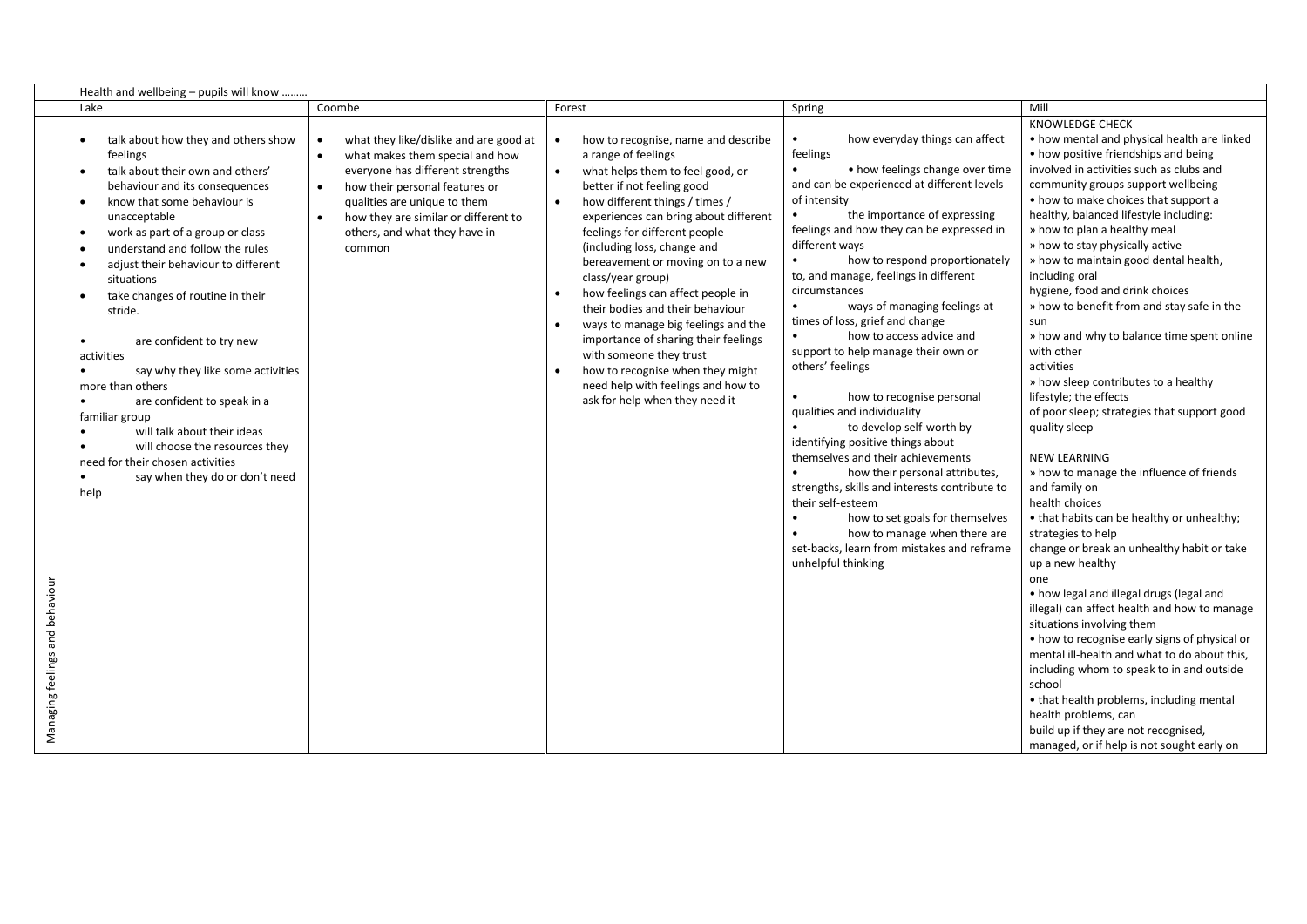|                    |                                                                                                                                                                                                                                                                                                                                                                                                                                                                                                                                                                                                                                                                                                                                                                                                                                                                                                                                                                                                                                                                                                                   |                                                                                                                                                                                                                                                                                                                                                                                                                                                                                                                                                                                       |                                                                                        | • that anyone can experience mental ill-<br>health and to discuss concerns with a trusted<br>adult<br>• that mental health difficulties can usually |
|--------------------|-------------------------------------------------------------------------------------------------------------------------------------------------------------------------------------------------------------------------------------------------------------------------------------------------------------------------------------------------------------------------------------------------------------------------------------------------------------------------------------------------------------------------------------------------------------------------------------------------------------------------------------------------------------------------------------------------------------------------------------------------------------------------------------------------------------------------------------------------------------------------------------------------------------------------------------------------------------------------------------------------------------------------------------------------------------------------------------------------------------------|---------------------------------------------------------------------------------------------------------------------------------------------------------------------------------------------------------------------------------------------------------------------------------------------------------------------------------------------------------------------------------------------------------------------------------------------------------------------------------------------------------------------------------------------------------------------------------------|----------------------------------------------------------------------------------------|-----------------------------------------------------------------------------------------------------------------------------------------------------|
|                    |                                                                                                                                                                                                                                                                                                                                                                                                                                                                                                                                                                                                                                                                                                                                                                                                                                                                                                                                                                                                                                                                                                                   |                                                                                                                                                                                                                                                                                                                                                                                                                                                                                                                                                                                       |                                                                                        | be resolved or<br>managed with the right strategies and<br>support                                                                                  |
| Health and hygiene | what being healthy means and<br>who helps help them to stay<br>healthy (e.g. parent, dentist, doctor)<br>that things people put into or<br>onto their bodies can affect how they feel<br>how medicines (including<br>vaccinations and immunisations) can help<br>people stay healthy and that some people<br>need to take medicines every day to stay<br>healthy<br>why hygiene is important and<br>how simple hygiene routines can stop<br>germs from being passed on<br>what they can do to take care of<br>themselves on a daily basis,<br>e.g. brushing teeth and hair, hand washing<br>that different things help their<br>bodies to be healthy, including food and<br>drink, physical activity, sleep and rest<br>that eating and drinking too<br>much sugar can affect their health,<br>including dental health<br>how to be physically active and<br>how much rest and sleep they should have<br>everyday<br>that there are different ways to<br>learn and play; how to know when to take<br>a break from screen-time<br>how sunshine helps bodies to<br>grow and how to keep safe and well in the<br>sun | how to eat a healthy diet and<br>the benefits of nutritionally rich foods<br>how to maintain good oral<br>hygiene (including regular brushing and<br>flossing) and the importance of regular<br>visits to the dentist<br>how not eating a balanced diet<br>can affect health, including the impact of<br>too much sugar/acidic drinks on dental<br>health<br>$\bullet$<br>how people make choices about<br>what to eat and drink, including who or<br>what influences these<br>how, when and where to ask for<br>$\bullet$<br>advice and help about healthy eating and<br>dental care |                                                                                        |                                                                                                                                                     |
|                    | that people have different roles<br>in the community to help them (and                                                                                                                                                                                                                                                                                                                                                                                                                                                                                                                                                                                                                                                                                                                                                                                                                                                                                                                                                                                                                                            | how to recognise hazards that<br>may cause harm or injury and what they                                                                                                                                                                                                                                                                                                                                                                                                                                                                                                               | how to recognise, predict,<br>$\bullet$<br>assess and manage risk in different         |                                                                                                                                                     |
| Keeping safe       | others) keep safe - the jobs they do and<br>how they help people                                                                                                                                                                                                                                                                                                                                                                                                                                                                                                                                                                                                                                                                                                                                                                                                                                                                                                                                                                                                                                                  | should do to reduce risk and keep<br>themselves (or others) safe                                                                                                                                                                                                                                                                                                                                                                                                                                                                                                                      | situations<br>how to keep safe in the local<br>$\bullet$                               |                                                                                                                                                     |
|                    | who can help them in different<br>places/situations; how to attract                                                                                                                                                                                                                                                                                                                                                                                                                                                                                                                                                                                                                                                                                                                                                                                                                                                                                                                                                                                                                                               | how to help keep their body<br>protected and safe, e.g. wearing a seatbelt,                                                                                                                                                                                                                                                                                                                                                                                                                                                                                                           | environment and less familiar locations<br>(e.g. near rail, water, road; fire/firework |                                                                                                                                                     |
|                    | someone's attention or ask for help; what<br>to say                                                                                                                                                                                                                                                                                                                                                                                                                                                                                                                                                                                                                                                                                                                                                                                                                                                                                                                                                                                                                                                               | protective clothing and stabilizers                                                                                                                                                                                                                                                                                                                                                                                                                                                                                                                                                   | safety; sun safety and the safe use of digital<br>devices when out and about)          |                                                                                                                                                     |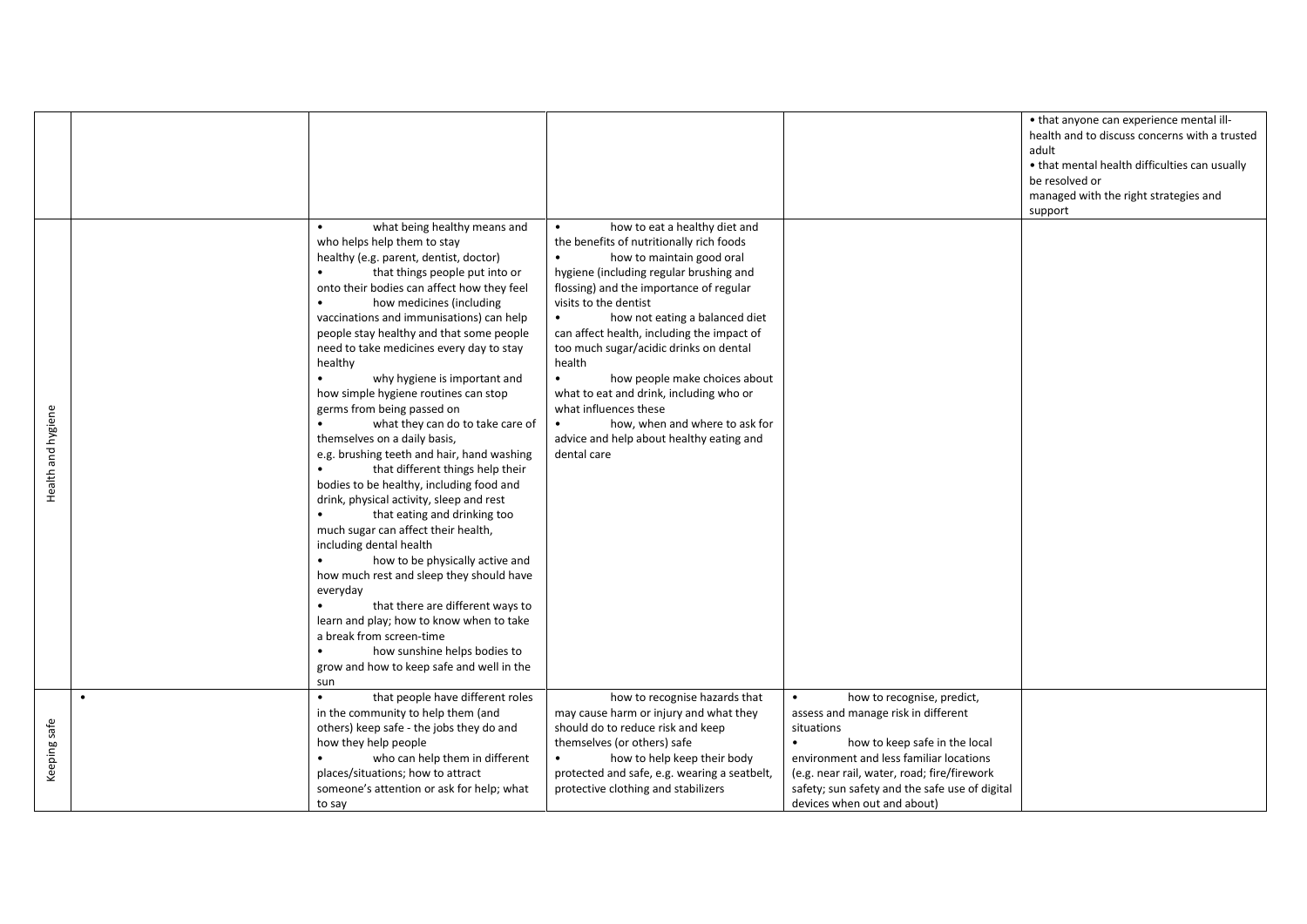|                      | how to respond safely to adults<br>they don't know<br>what to do if they feel unsafe or<br>worried for themselves or others; and the<br>importance of keeping on asking for<br>support until they are heard<br>how to get help if there is an<br>accident and someone is hurt, including<br>how to dial 999 in an emergency and what<br>to say<br>how rules and restrictions help<br>$\bullet$<br>them to keep safe (e.g. basic road, fire,<br>cycle, water safety; in relation to<br>medicines/household products and online)<br>how to identify risky and<br>potentially unsafe situations (in familiar<br>and unfamiliar environments, including<br>online) and take steps to avoid or remove<br>themselves from them<br>how to resist pressure to do<br>something that makes them feel unsafe or<br>uncomfortable, including keeping secrets<br>how not everything they see<br>$\bullet$<br>online is true or trustworthy and that<br>people can pretend to be someone they<br>are not<br>how to tell a trusted adult if<br>$\bullet$<br>they are worried for themselves or others,<br>worried that something is unsafe or if they<br>come across something that scares or<br>concerns them<br>that parts of bodies covered<br>with underwear are private | that their body belongs to them<br>and should not be hurt or<br>touched without their permission; what to<br>do and who to tell if they feel<br>uncomfortable<br>$\bullet$<br>how to recognise and respond<br>to pressure to do something that makes<br>them feel unsafe or uncomfortable<br>(including online)<br>how everyday health and<br>hygiene rules and routines help people stay<br>safe and healthy (including how to manage<br>the<br>use of medicines, such as for allergies and<br>asthma, and other household products,<br>responsibly<br>how to react and respond if<br>there is an accident and how to<br>deal with minor injuries e.g. scratches,<br>grazes, burns<br>$\bullet$<br>what to do in an emergency,<br>including calling for help and speaking to<br>the emergency services | how people can be influenced<br>$\bullet$<br>by their peers' behaviour and by a desire<br>for peer approval; how to manage this<br>influence<br>$\bullet$<br>how people's online actions can<br>impact on other people<br>how to keep safe online,<br>including managing requests for personal<br>information and recognising what is<br>appropriate to share or not share online<br>how to report concerns,<br>including about inappropriate online<br>content and contact<br>that rules, restrictions and laws<br>$\bullet$<br>exist to help people keep safe and how to<br>respond if they become aware of a<br>situation that is anti-social or against the<br>law<br>how to carry out basic first aid<br>including for burns, scalds, cuts, bleeds,<br>choking, asthma attacks or allergic<br>reactions<br>$\bullet$<br>that if someone has<br>experienced a head injury, they should not<br>be moved<br>when it is appropriate to use<br>first aid and the importance of seeking<br>adult help<br>the importance of remaining<br>calm in an emergency and providing clear<br>information about what has happened to<br>an adult or the emergency services |  |
|----------------------|---------------------------------------------------------------------------------------------------------------------------------------------------------------------------------------------------------------------------------------------------------------------------------------------------------------------------------------------------------------------------------------------------------------------------------------------------------------------------------------------------------------------------------------------------------------------------------------------------------------------------------------------------------------------------------------------------------------------------------------------------------------------------------------------------------------------------------------------------------------------------------------------------------------------------------------------------------------------------------------------------------------------------------------------------------------------------------------------------------------------------------------------------------------------------------------------------------------------------------------------------------------|---------------------------------------------------------------------------------------------------------------------------------------------------------------------------------------------------------------------------------------------------------------------------------------------------------------------------------------------------------------------------------------------------------------------------------------------------------------------------------------------------------------------------------------------------------------------------------------------------------------------------------------------------------------------------------------------------------------------------------------------------------------------------------------------------------|-----------------------------------------------------------------------------------------------------------------------------------------------------------------------------------------------------------------------------------------------------------------------------------------------------------------------------------------------------------------------------------------------------------------------------------------------------------------------------------------------------------------------------------------------------------------------------------------------------------------------------------------------------------------------------------------------------------------------------------------------------------------------------------------------------------------------------------------------------------------------------------------------------------------------------------------------------------------------------------------------------------------------------------------------------------------------------------------------------------------------------------------------------------------|--|
| Changing and growing |                                                                                                                                                                                                                                                                                                                                                                                                                                                                                                                                                                                                                                                                                                                                                                                                                                                                                                                                                                                                                                                                                                                                                                                                                                                               |                                                                                                                                                                                                                                                                                                                                                                                                                                                                                                                                                                                                                                                                                                                                                                                                         | about puberty and how bodies<br>change during puberty, (including<br>menstruation and menstrual wellbeing - yr<br>5).<br>$\bullet$<br>how puberty can affect<br>emotions and feelings<br>how personal hygiene routines<br>change during puberty<br>how to ask for advice and<br>support about growing and changing and<br>puberty                                                                                                                                                                                                                                                                                                                                                                                                                                                                                                                                                                                                                                                                                                                                                                                                                               |  |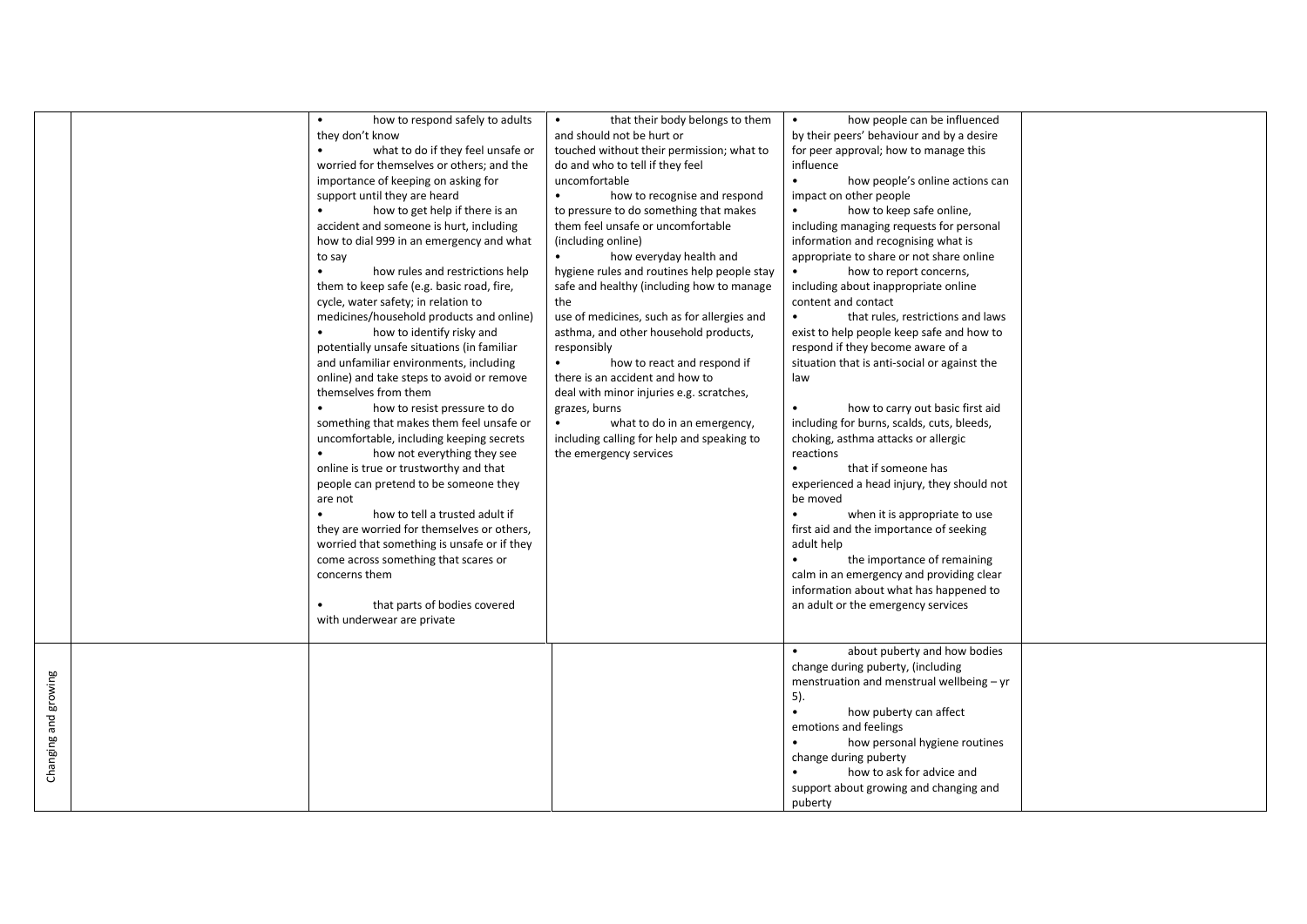|  |  | to use the correct names for the<br>main parts of the body, including external<br>genitalia |  |
|--|--|---------------------------------------------------------------------------------------------|--|
|  |  |                                                                                             |  |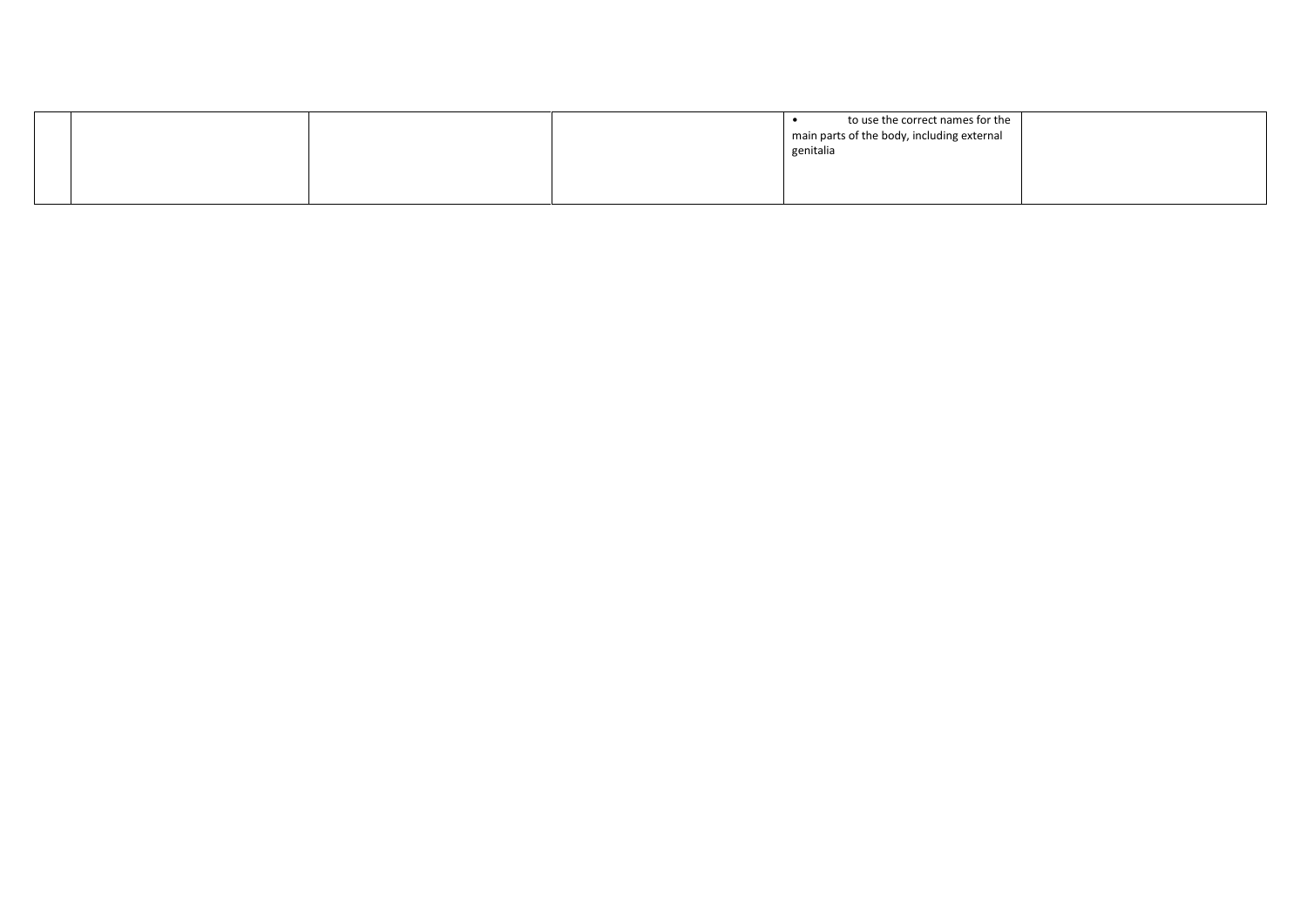|                                    | Living in the wider world - pupils will know |                                                                                                                                                                                                                                                                                                                                                                                                                                                                                                                                                                                                                                                                                                                                             |                                                                                                                                                                                                                                                                                                                                                                                                                                                                  |                                                                                                                                                                                                                                                                                                                                                                                                                                                                                                                                                                                                                                    |                                                                                                                                                                                                                                                                                                                                                                                                                                                                                                                                                                                                                                                                          |
|------------------------------------|----------------------------------------------|---------------------------------------------------------------------------------------------------------------------------------------------------------------------------------------------------------------------------------------------------------------------------------------------------------------------------------------------------------------------------------------------------------------------------------------------------------------------------------------------------------------------------------------------------------------------------------------------------------------------------------------------------------------------------------------------------------------------------------------------|------------------------------------------------------------------------------------------------------------------------------------------------------------------------------------------------------------------------------------------------------------------------------------------------------------------------------------------------------------------------------------------------------------------------------------------------------------------|------------------------------------------------------------------------------------------------------------------------------------------------------------------------------------------------------------------------------------------------------------------------------------------------------------------------------------------------------------------------------------------------------------------------------------------------------------------------------------------------------------------------------------------------------------------------------------------------------------------------------------|--------------------------------------------------------------------------------------------------------------------------------------------------------------------------------------------------------------------------------------------------------------------------------------------------------------------------------------------------------------------------------------------------------------------------------------------------------------------------------------------------------------------------------------------------------------------------------------------------------------------------------------------------------------------------|
|                                    | Lake                                         | Coombe                                                                                                                                                                                                                                                                                                                                                                                                                                                                                                                                                                                                                                                                                                                                      | Forest                                                                                                                                                                                                                                                                                                                                                                                                                                                           | Spring                                                                                                                                                                                                                                                                                                                                                                                                                                                                                                                                                                                                                             | Mill                                                                                                                                                                                                                                                                                                                                                                                                                                                                                                                                                                                                                                                                     |
|                                    | See Early Learning Goals                     |                                                                                                                                                                                                                                                                                                                                                                                                                                                                                                                                                                                                                                                                                                                                             |                                                                                                                                                                                                                                                                                                                                                                                                                                                                  |                                                                                                                                                                                                                                                                                                                                                                                                                                                                                                                                                                                                                                    |                                                                                                                                                                                                                                                                                                                                                                                                                                                                                                                                                                                                                                                                          |
| Caring for others in the community |                                              | how kind and unkind behaviour can<br>affect others; how to be polite and<br>courteous; how to play and work co-<br>operatively<br>the responsibilities they have in and<br>$\bullet$<br>out of the classroom<br>how people and animals need to be<br>$\bullet$<br>looked after and cared for<br>what can harm the local and global<br>environment; how they and others<br>can help care for it<br>how people grow and change and<br>how people's needs change as they<br>grow from young to old<br>how to manage change when moving<br>to a new class/year group                                                                                                                                                                            | how they belong to different groups<br>and communities, e.g. friendship,<br>faith, clubs, classes/year groups<br>what is meant by a diverse<br>$\bullet$<br>community; how different groups<br>make up the wider/local community<br>around the school<br>how the community helps everyone to<br>feel included and values the different<br>contributions that people make<br>how to be respectful towards people<br>$\bullet$<br>who may live differently to them | $\bullet$<br>how people have a shared<br>responsibility to help protect the<br>world around them<br>how everyday choices can affect the<br>environment<br>how what people choose to buy or<br>$\bullet$<br>spend money on can affect others or<br>the environment (e.g. Fairtrade, single<br>use plastics, giving to charity)<br>the skills and vocabulary to share their<br>$\bullet$<br>thoughts, ideas and opinions in<br>discussion about topical issues<br>how to show care and concern for<br>$\bullet$<br>others (people and animals)<br>how to carry out personal<br>responsibilities in a caring and<br>compassionate way |                                                                                                                                                                                                                                                                                                                                                                                                                                                                                                                                                                                                                                                                          |
| Careers and Finance                |                                              | what money is - that money<br>comes in different forms<br>how money is obtained (e.g.<br>$\bullet$<br>earned, won, borrowed, presents)<br>how people make choices about<br>what to do with<br>money, including spending and saving<br>the difference between needs<br>and wants - that people may not always be<br>able to have the things they want<br>how to keep money safe and the<br>$\bullet$<br>different ways of doing this<br>how jobs help people earn<br>money to pay for things they need and<br>want<br>about a range of different jobs,<br>including those done by people they know<br>or people who work in their community<br>how people have different<br>strengths and interests that enable them to<br>do different jobs |                                                                                                                                                                                                                                                                                                                                                                                                                                                                  |                                                                                                                                                                                                                                                                                                                                                                                                                                                                                                                                                                                                                                    | how people make decisions about spending<br>and saving money<br>and what influences them<br>• how to keep track of money so people<br>know how much they<br>have to spend or save<br>• how people make choices about ways of<br>paying for things they<br>want and need (e.g. from current<br>accounts/savings; store card/<br>credit cards; loans)<br>• how to recognise what makes something<br>'value for money' and<br>what this means to them<br>• that there are risks associated with<br>money (it can be won, lost<br>or stolen) and how money can affect<br>people's feelings and emotions<br>that there is a broad range of<br>different jobs and people often |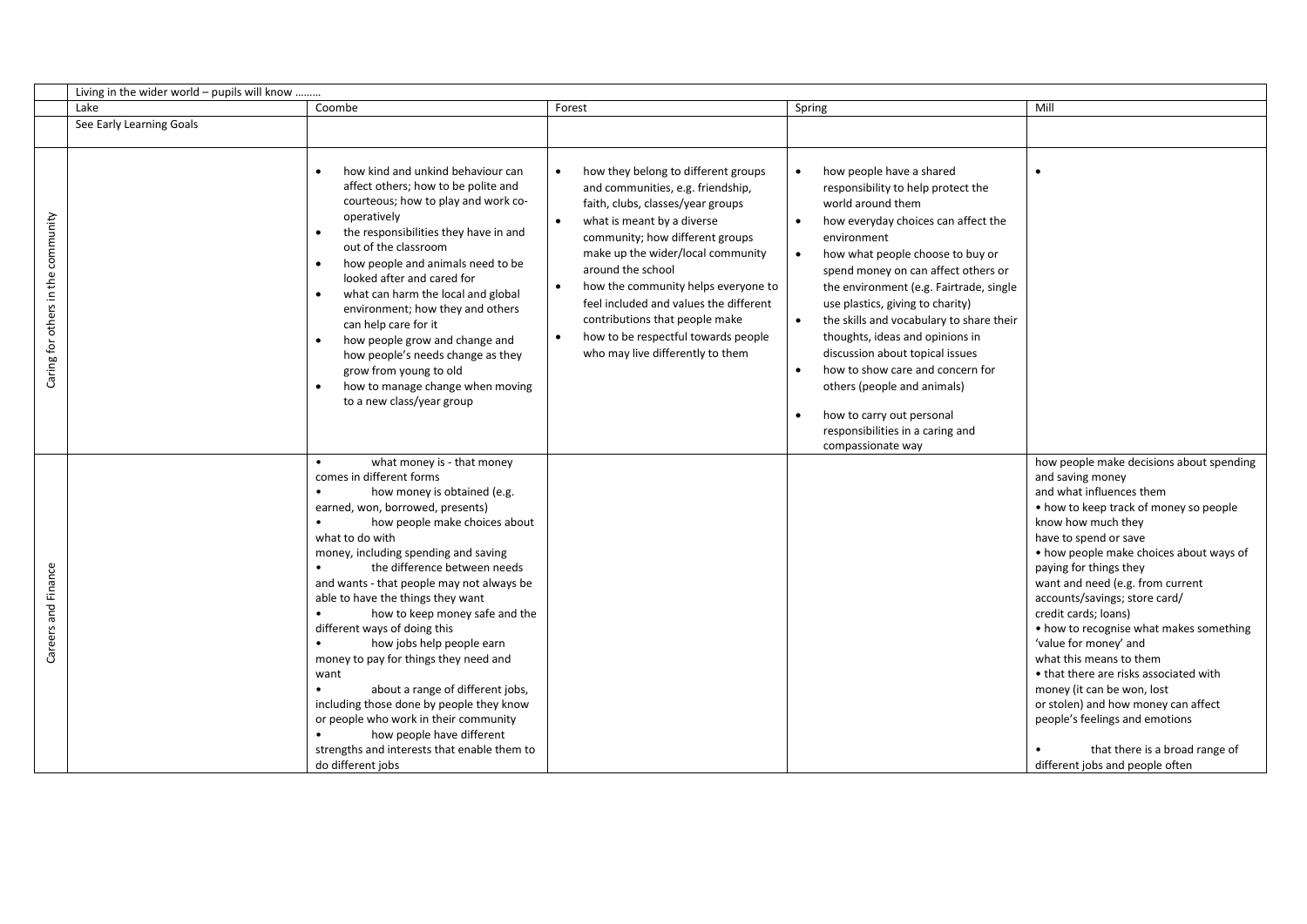|                                       | how people use the internet and digital | have more than one during their<br>$\bullet$   |
|---------------------------------------|-----------------------------------------|------------------------------------------------|
|                                       | devices in their jobs and everyday life | careers and over their lifetime                |
|                                       |                                         |                                                |
|                                       |                                         | that some jobs are paid more<br>$\bullet$      |
|                                       |                                         | than others and some may be                    |
|                                       |                                         | $\bullet$<br>voluntary (unpaid)                |
|                                       |                                         | about the skills, attributes,<br>$\bullet$     |
|                                       |                                         | qualifications and training needed for         |
|                                       |                                         | different jobs                                 |
|                                       |                                         | that there are different ways<br>$\bullet$     |
|                                       |                                         | into jobs and careers, including college,      |
|                                       |                                         | apprenticeships and university                 |
|                                       |                                         | how people choose a career/job<br>$\bullet$    |
|                                       |                                         | and what influences their                      |
|                                       |                                         | decision, including skills,<br>$\bullet$       |
|                                       |                                         | interests and pay                              |
|                                       |                                         | how to question and challenge<br>$\bullet$     |
|                                       |                                         | stereotypes about the types of jobs people     |
|                                       |                                         |                                                |
|                                       |                                         | can do                                         |
|                                       |                                         | how they might choose a<br>$\bullet$           |
|                                       |                                         | career/job for themselves when they are        |
|                                       |                                         | older, why they would choose it and what       |
|                                       |                                         | might influence their decisions                |
|                                       |                                         |                                                |
|                                       |                                         | how the media, including online<br>$\bullet$   |
|                                       |                                         | experiences, can affect people's wellbeing -   |
|                                       |                                         | their thoughts, feelings and actions           |
|                                       |                                         | that not everything should be<br>$\bullet$     |
|                                       |                                         | shared online or social media                  |
|                                       |                                         | and that there are rules about                 |
|                                       |                                         | this, including the distribution of images     |
|                                       |                                         | that mixed messages in the<br>$\bullet$        |
|                                       |                                         | media exist (including about health, the       |
|                                       |                                         | news and different groups of people) and       |
|                                       |                                         | that these can influence opinions and          |
|                                       |                                         | decisions                                      |
|                                       |                                         | how text and images can be<br>$\bullet$        |
| Media Literacy and digital resilience |                                         |                                                |
|                                       |                                         | manipulated or invented; strategies to         |
|                                       |                                         | recognise this                                 |
|                                       |                                         | to evaluate how reliable<br>$\bullet$          |
|                                       |                                         | different types of online content and media    |
|                                       |                                         | are, e.g. videos, blogs, news, reviews,        |
|                                       |                                         | adverts                                        |
|                                       |                                         | to recognise unsafe or suspicious<br>$\bullet$ |
|                                       |                                         | content online and what to do about it         |
|                                       |                                         | how information is ranked,<br>$\bullet$        |
|                                       |                                         | selected, targeted to meet the interests of    |